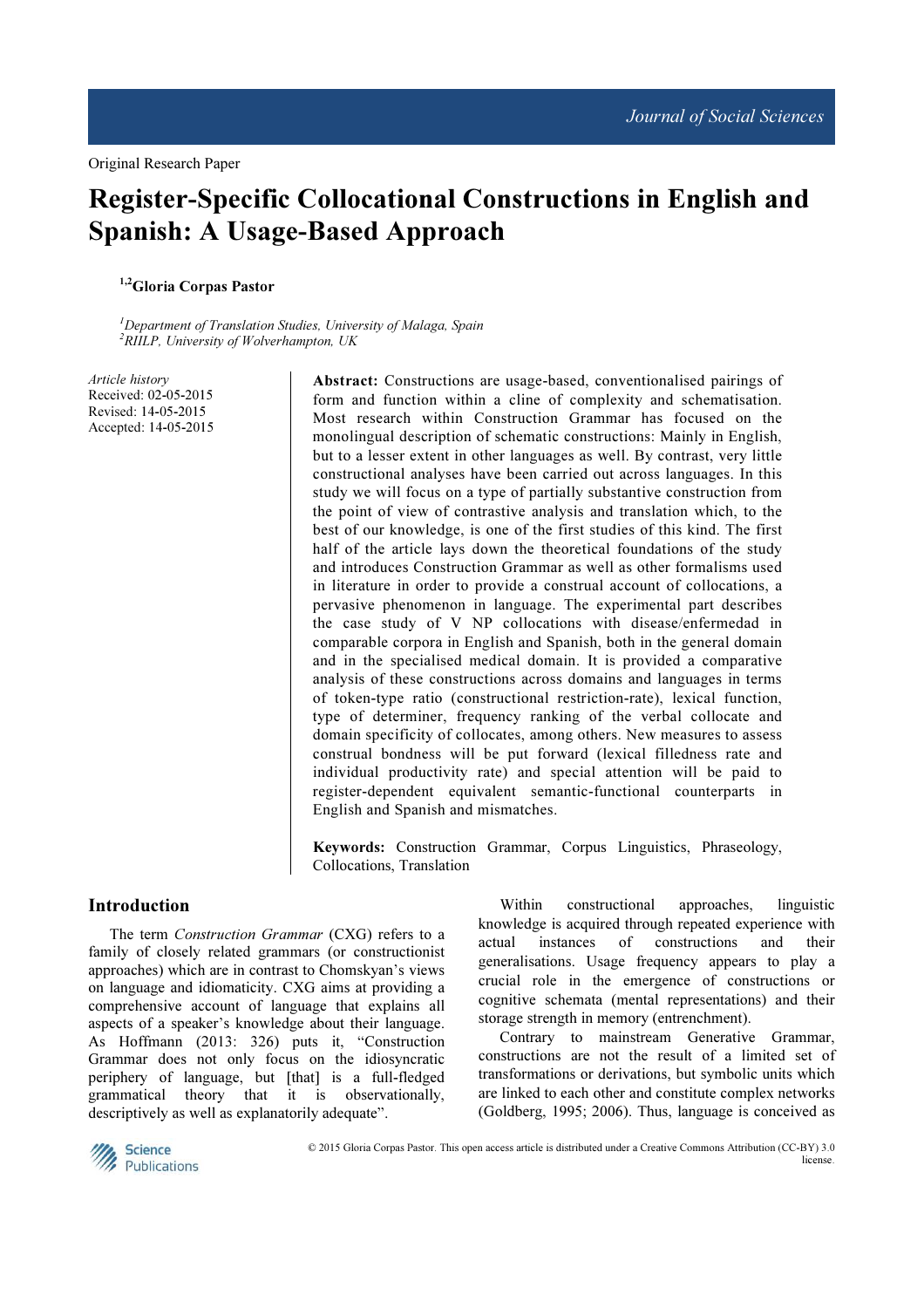an idiomatic continuum of which constructions are the building blocks and general patterns and idioms stand on an equal footing (Kay and Fillmore, 1999: 1).

In this study we will adopt a constructionist approach to collocation in line with CXG postulates. In addition, we will take an observational stance toward a corpusbased analysis of constructions in English and Spanish, with a special emphasis on equivalent semanticfunctional counterparts and potential mismatches.

This paper is organised as follows. Section 2 (On the Construal Nature of Collocations) provides a theoretical framework for collocation within competing linguistic approaches. As we will argue, collocations have a clear construal nature, as evidenced by their lexical filledness restrictions, semantic dependency and coercion along a cline of complexity and schematisation. Section 3 (Constructions in Contrast: A Case Study) furnishes a fine-grained characterisation of the V NP construction with disease/enfermedad in two comparable reference and specialised medical corpora in English and Spanish. We will be mainly concerned with the slot profile and its restricted lexical filledness, their productivity rates, as well as the equivalent semantic-functional counterparts and any asymmetries. The final section presents conclusions and outlines venues of further research.

# On the Construal Nature of Collocations

Constructions are usage-based conventionalised pairings of form and (semantic or discourse) function that are deeply rooted in the language (entrenched). Constructions include morphemes (e.g., EN mis-, -ed; ES des-, -azo), words (e.g., EN bank, to; ES casa, 'house'), filled idioms (e.g., EN spill the beans, ES olerse la tostada, 'to smell a rat'), partially filled idioms (EN twist sb. around/round one's little finger, ES tirar de la lengua a alguien. 'make sb. talk'), partially lexically filled phrasal patterns (e.g., the covariational conditional construction: EN the Xer… the Yer; ES *cuanto más X más Y*) and fully general phrasal patterns, such as the passive construction (e.g., She was diagnosed with breast cancer; Fue diagnostica da de cáncer de mama) or the ditransitive construction (She bought me a pen; Me compró un bolígrafo).

While most cognitive grammarians would consider constructions the above examples of idiosyncratic pairings, truth is that the some distinctive features of the concept remain debatable. For example, in Cognitive Construction Grammar (CCG), frequency appears to be a determining factor: "Any linguistic pattern is recognised as a construction as long as some aspect of its form or function is not strictly predictable from its component parts or from other constructions recognised to exist. In addition, patterns are stored as constructions even if they are fully predictable as long as they occur with sufficient frequency." (Goldberg, 2006: 5). In the same vein, Hoffmann (2013: 315) argues that "the higher the input frequency of a particular construction, the stronger it is going to be entrenched in the neural network."

If frequency, usage and entrenchment are valid criteria, collocations should be considered constructions in their own right.

## A Cline of Complexity and Schematicity

Collocation is a pervasive, usage-based phenomenon in all languages. This fact has been extensively acknowledged in the literature. For instance, Altenberg (1998) reported that 80% of the words of the London-Lund Corpus formed part of multiword expressions. Biber and Conrad (1999) found out that between 30 and 45% of spoken English and 21% of academic prose are composed of lexical bundles. Sag et al. (2002: 2) claimed that specialised domain vocabulary "overwhelmingly consists of MWEs". Jackendoff (2007) estimated that the number of multiword expressions in a language (the phrasal lexicon) equates that for single words. Finally, according to Seretan (2011), collocations represent the higher proportion of recurrent word combinations or multiword expressions (phraseology) in corpora.

Collocations appear to be a significant part of a language's vocabulary. However, more conservative approaches, like Kay (2013), following Fillmore (1997), focus on productivity irrespectively of frequency and distinguish between fully productive processes, i.e. proper constructions, as exemplified by the all-cleft construction (e.g., All I want is to hear the truth) and semiregular processes which constitute mere patterns of coining, as the 'A *as* NP'-pattern (e.g., free as a bird, dark as night, light as a feather). Distinctions such as true constructions as opposed to patterns of coining would definitely leave idioms and collocations outside any constructionist account of language, as they are not fully productive and, therefore, redundant.

By contrast, usage-based constructionist approaches, such as Cognitive Construction Grammar (Goldberg, 1995; 2006; 2013) and Radical Construction Grammar (Croft, 2001; 2013), consider frequency as a distinctive feature and posit, instead, a cline of constructional complexity and schematicity. Croft and Cruse (2004) distinguish atomic versus complex constructions along the complexity cline and substantive versus schematic constructions along the schematicity cline. Atomic constructions, i.e., individual morphemes, words and word classes cannot be further divided into meaningful parts, as opposed to complex constructions like spill the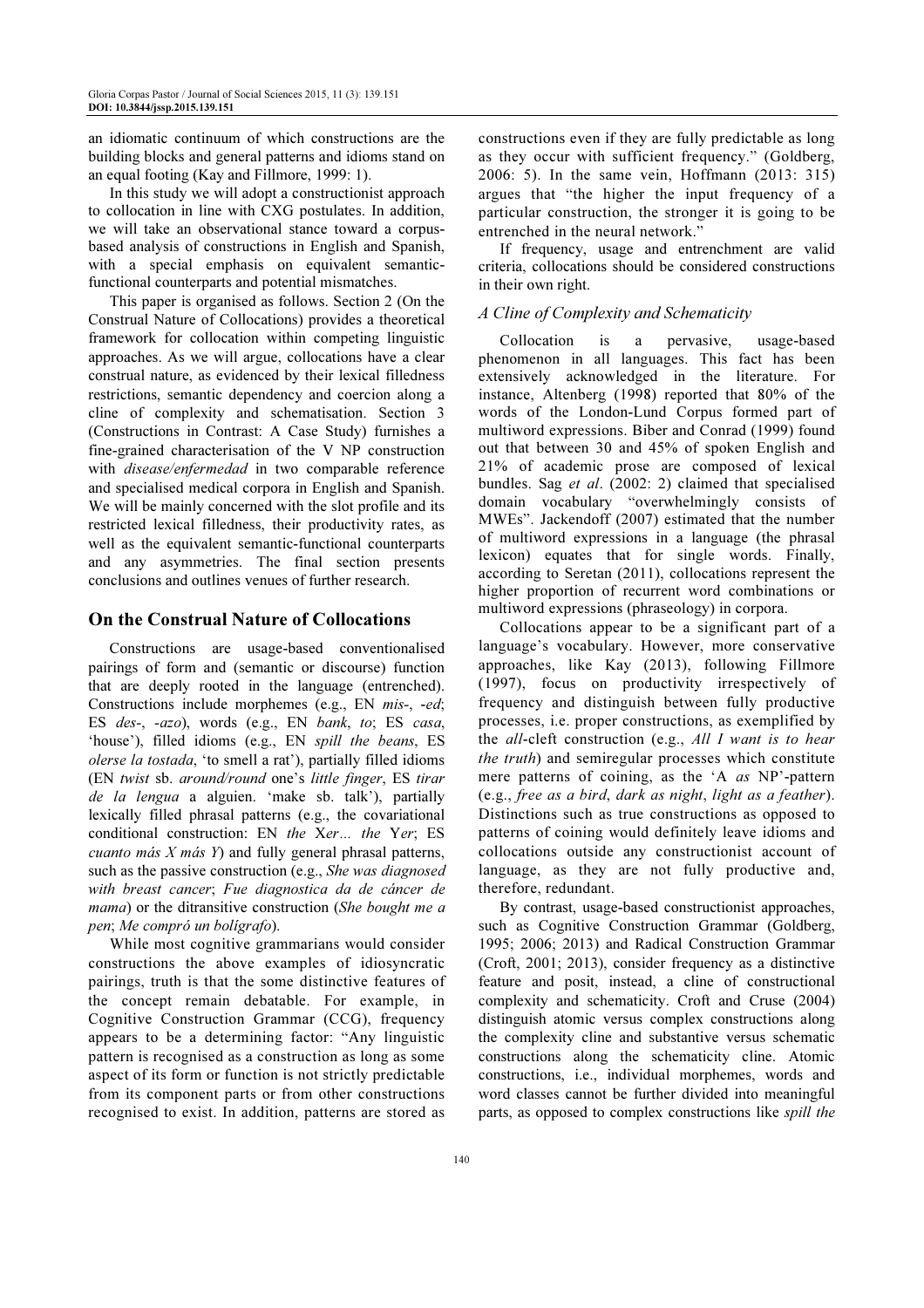*beans* (paraphraseable as 'reveal'  $+$  'information') and olerse la tostada ('suspect' + 'deceit') or the Passive construction [SUBJ aux  $VP_{PP}$  (PPby)]. Constructions that only contain slots to be filled by various elements are said to be schematic (e.g., word class constructions and abstract constructions), whereas substantive constructions are fully lexically specified.

Constructions can be thus classified according to the different degrees of complexity and schematisation they exhibit. Such a flexible, gradient framework allows idioms and collocations to count as constructions in their own right.

From a CxG perspective, collocations can be viewed as partially specified constructions (collocational constructions) that are semantically predictable, contain slots to be filled by a restricted set of lexical items and span various phrasal patterns. Hausmann's (1989) typology covers six main collocational types (grammar patterns): (1) noun + adjective (*célibataire endurci*, 'confirmed bachelor'); (2) noun (subject) + verb (la *colère s'apaise*, 'the anger wares off'); (3) verb + noun (object) (tenir un journal, 'keep a diary'); (4) verb + adverb (exiger énergiquement, 'insist firmly on something'); (5) adverb + adjective (gravement malade, 'seriously ill'); (7) noun + (prep.) + noun (marché du travail, 'labour market'). Some types would encompass further grammar patterning: e.g., pattern 1 would also cover prepositional objects (jump to conclusions, poner a prueba 'test'); while pattern 2 includes nouns in premodification as well (copycat criminal, viaje relámpago 'flash trip') (Corpas Pastor, 1996; 2015).

## Restricted Lexical Filledness

Unlike most idioms, collocations are not syntactically or lexically frozen (substantive constructions), nor are they completely schematic constructions. For instance, the idiomatic construction hold one's horses, in the sense of slow down or curb one's impetuosity, exhibits fixed lexical filledness (\*hold one's mules). The same lexical and morphosyntactic frozenness can be found in the Spanish construction meter a alg. las cabras en el corral ('to frighten sb.'; lit. 'get someone's goats in the corral/get goats enter in the corral for someone'). Both idioms are non-compositional, as they have a unitary meaning, which is figurative or metaphorical.

By contrast, collocational constructions are semantically predictable but formally unpredictable (arbitrary and usage-based). Collocations pose no problem in language comprehension, provided speakers are familiar with the individual meanings of the lexical items. Let us take the examples take/have a break and izar una bandera ('raise/hoist a flag). Their meanings are transparent since they are the joint contribution of the individual lexical fillers in the verbal and nominal slots and yet, the actual word

combinations cannot be ascertained a priori as preferred ways to convey those meanings in the language. In this respect, they could be considered as encoding idioms (cf. Fillmore *et al.*, 1998).

In fact, collocations appear to be particularly problematic in language production. This is why they are so difficult to master by language learners. By way of illustration, what generalisation rule would determine that the deverbal noun break collocates with the delexical support verbs take and have, but not with make (\*make a break)? In the same vein, why does the noun bandera ('flag') collocate with the verbs *izar* (specific collocation) and subir (generic collocation) with the meaning of 'hoist/raise a flag', but not with the synonymous verbs alzar or levanter? Furthermore, what rule determines the opposite cases of make a suggestion, but not \*do/take a suggestion?; or subir/levar ancla ('weigh anchor', 'set sail'), not izar (\*izar un ancla), but all izar/subir/alzar vela ('raise the sail', 'set sail')?

Usage promotes and ensures collocational entrenchment, while exposure to those types of constructions permits speakers acquire precise knowledge about the constraints affecting the lexical filling of slots. Collocational constructions involve one or more flexible slots, which exhibit preferences for a certain restricted semantic set of lexical items. It should be borne in mind, though, that the degree of restriction is variable and goes along a cline of least restricted, such as  $run + nouns$  denoting 'business' (hotel, bar, restaurant, shop, etc.) to more restricted, as shrug one's shoulders or commit suicide.

To make the point clear, let us provide some more examples. The adjective slot of the nominal collocational construction in the sense of 'typical or persistent' shows preferences for certain lexical items according to the noun slot. With bachelor, the adjective slot tends to be filled by confirmed, hardened, hopeless, inveterate, incorrigible and stubborn; whereas the adjective slot in the construction with drunker would usually be filled by inveterate or incorrigible and to a lesser extent, confirmed, but not \*stubborn or \*hardened (Corpas Pastor, 2015).

Similar lexical constraints can be observed in the case of the nominal collocational construction with the adjective prolijo ('comprehensive') in Spanish. Certain lexical fillers are attracted in the noun slot to denote (a) documents or information (información, informe, dato, documento...); (b) enumeration, series, catalogue (enumeración, relación, antología, recuento...); (c) study and research processes (investigación, análisis, razonamiento, reflexión...); (d) tasks and cronograms (plan, programa, tarea, labor, trabajo...) and (e) personal experience and achievements (recorrido, carrera, biografía, currículum vitae...), among others. In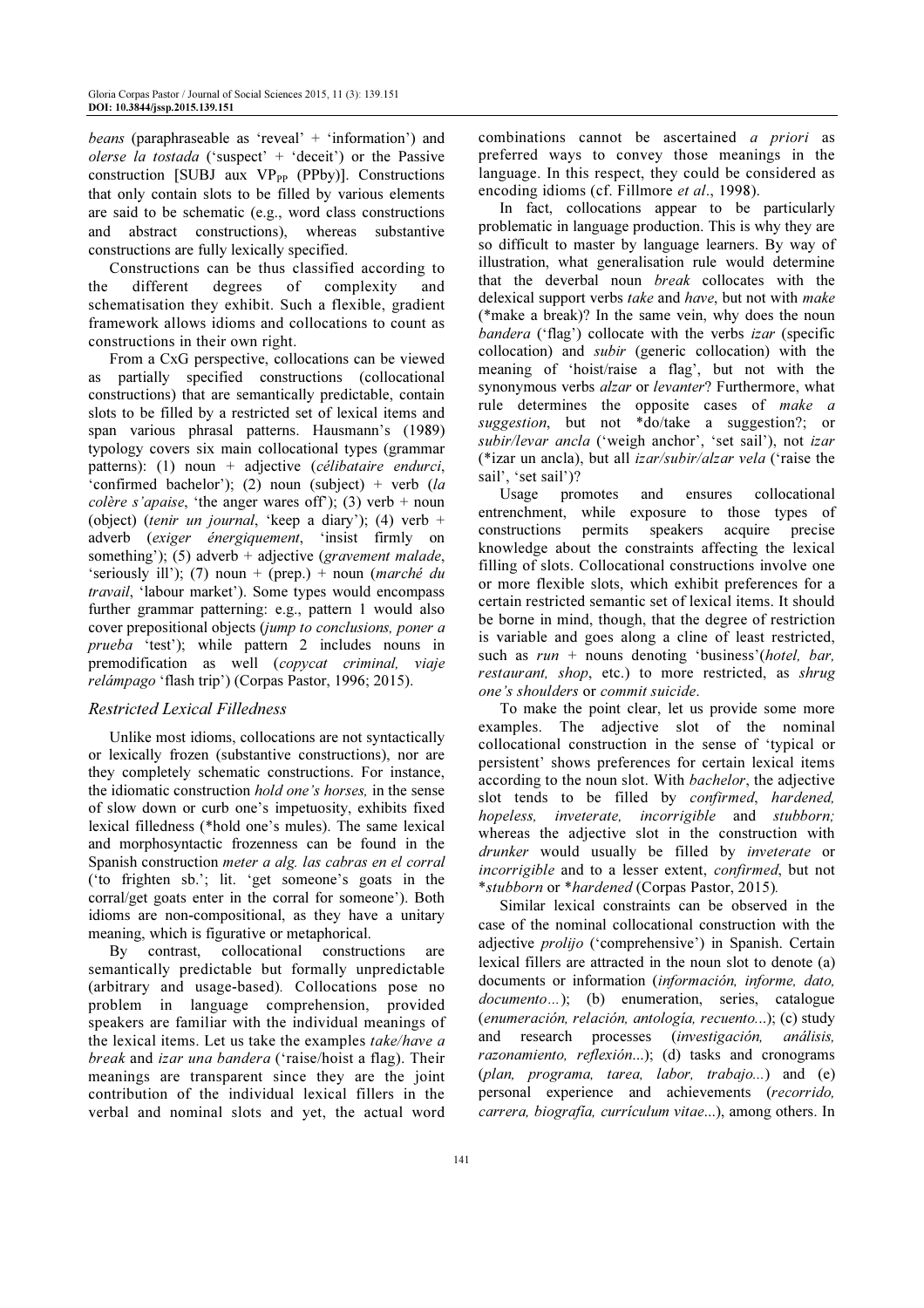the case of constructions with the synonym exhaustivo, similar lexico-semantic sets are selected (estudio, trabajo, reflexión, argumentación, etc.), but only exhaustive attracts lexical fillers such as revisión, seguimiento, comprobaciónor planteamiento in the noun slot, as stated in REDES (Bosque, 2004).

Halliday (1966) already acknowledged this phenomenon when he extended the notion of collocation (usual or habitual co-occurrence) to cover collocational restrictions and lexical sets as well: While *powerful* and strong can collocate with argument, only strong can collocate with tea (\*powerful tea). This implies a gradation in collocability among the set of words which are found to occur in the environment of a particular item. Three decades later, Sinclair (1996) put forward a comprehensive, corpus-driven model of analysis for identifying and describing lexical items as extended units of meaning. The model is composed of five categories of co-selection: (i) Core, that is the word(s) which are invariable and always present (for instance, naked eye); (ii) collocation (co-occurrence of words with the core, e.g., see, visible, invisible, apparent, evident, obvious, undetectable at L3 (Ln means n positions to the left of the node in a KWIC line; likewise, Rn means n positions to the right) and to a lesser extent at L4); (iii) colligation (co-occurrence of grammar choices with the core, e.g., the at L1 position and with, to, by, from, as, upon, tan at  $L2$ ); (iv) semantic preference, that is, the restriction of regular co-occurrence to words which share a common semantic feature (e.g., about 'vision' or 'visibility'); and (v) semantic prosody, in other words, the overall functional meaning of the lexical item, e.g., 'difficulty', also confirmed by the collocational range of see (small, faint, weak, difficult) and visible (barely, rarely, just and modal verbs can, could).

The model of extended unit of meaning (bottom-up) seems to be compatible with the notion of partially specified constructions (top-down).

## Semantic Dependency and Coercion

In this subsection we will make reference to relevant semantic and formal features of collocations, such as dependency, predictability, typicity, coercion, bondness and bipartite structure. Collocational constructions are semantically predictable. However, their symbolic nature prevents them from being entirely compositional. Or quite the opposite: Precisely because of their construal nature they affect the meaning contribution of their specific slots fillers. As Goldberg (1995: 4) puts it, "systematic differences in meaning between the same verb in different constructions are attributed directly to the particular constructions". Beside the usage-based

preferences which affect the lexical filling of slots, there is, in fact, certain semantic dependency within the constituents in given collocation (see Hausmann, 1979; 1985; 1989; 2007; Benson et al., 1986; Benson, 1989; Bartsch, 2004). Collocations usually exhibit a bipartite structure, conventionally restricted, in which both collocates possess a different semantic status: One of them is the semantically autonomous word (the base) and the other is the semantically dependent component (the collocate). Complex collocations like pretty horrible weather or recibir duras críticas ('be criticized harshly') are actually embedded bipartite entities: [[pretty, horrible] weather], [recibir[duras, críticas]] (See Heid, 1994, on the recursive nature of collocations).

While bases keep their primary meanings, collocates usually select specialised senses (delexical, secondary or figurative), as in pay attention/prestar atención; gain strength/cobrar fuerza; cherish a hope/acariciar una idea; and raise suspicion/levantar una sospecha, among others.

In language production, bases select collocates in a unidirectional fashion. In other words, the selection of a collocate is contingent upon the prior selection of the base. This is especially noticeable across languages and in translation. By default, nouns tend to be the bases (e.g., complaint selects the verb file), except for patterns 5 and 6 where, in the absence of nouns, verbs and adjectives are the bases (e.g., deny selects strongly). This shows a certain prominence of NPs in general and of nouns as syntactic heads of NPs, an insight which has been retained by the CXG models, Hausmann (1979; 1985; 1989; 2007) has contributed some of the most influential ideas in the advancement of the semantic approach to collocations. Other relevant contributions are Benson et al. (1986; Benson, 1989; Bartsch, 2004), especially chapters 2-4.

Base-collocate unidirectional dependency has been somehow formalised in other linguistic traditions. Within the Meaning-Text Theory (MTT) (Melčuk, 1973; 1996; Melčuk and Pertsov, 1987; Wanner, 2007, among others), the notion of lexical function (LF) is used in the mathematical sense  $f(X) = Y$  in order to describe and represent semantic relationships among words. For instance, if 'INTENSIFICATION' were to be considered a function  $(f<sub>i</sub>)$ , then the semantic relation among the constituents of the collocation keenly aware could be represented as  $f_{I}$  (ARGUMENT) = VALUE<sub>I</sub>:  $f_{I}$  (aware) = *keenly.* If  $(f_i)$  was applied to other arguments in type 1, the resulting values would possibly vary as well:  $f_1$  $(apologic) = deeply; f<sub>I</sub> (unusual) = highly; fi$ (despicable) = utterly; fi (sound) =  $\alpha$ sleep. (Actually, there is an LF intensifier: Magn (Lat. magnus), e.g. 'intense(ly)', 'very', 'to a (very) high degree'.)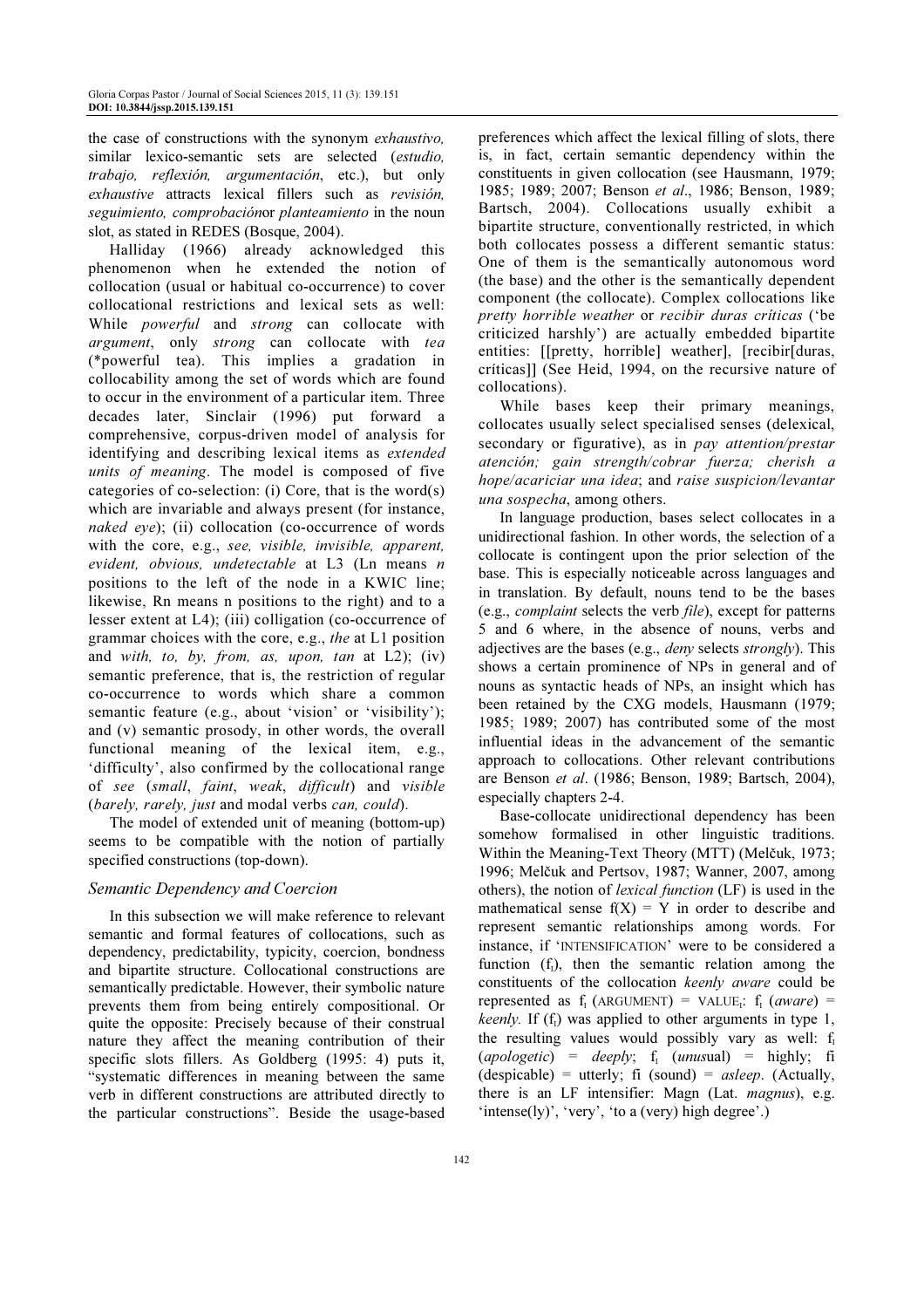But the unidirectional semantic dependency found in collocations could also be interpreted in terms of typicity, usage and frequency (e.g., hoist a flag/izar una bandera; fell a tree/italar un árbol); or even as a case of bonded coercion (explode a myth/acabar con un mito; lift a sanction/levanter una sanción).

In Cognitive Linguistics, terms like coercion, accommodation, enriched composition or implicit conversion refer to the interpretative adjustment which happens in case of a conflict "between the semantic properties of a selector (be it a construction, a word class, a temporal or aspectual marker) and the inherent semantic properties of a selected element, the latter no being expected in that particular context" (Lawers and Willems, 2011: 49). This would explain the existence of collocational constructions where collocates are forced to be reinterpreted in a grammaticalised or figurative fashion by their selectors (bases). Let us take the case of the collocation explode a myth. The verb explode, which usually selects concrete nouns (physical objects) with the potential to burst or shatter violently and noisily (e.g., bomb, Molotov cocktail), co-occurs with the abstract noun myth. This mismatch within the causative construction triggers the metaphorical interpretation of the verb as 'show something to be false or no longer true' and widens the semantic set of lexical fillers to nouns denoting 'misconception' (belief, idea, notion, theory). Similarly, cobrar ('get/collect money') prototypically selects concrete nouns related to payments, wages and debts (dinero, sueldo, salario, factura, deuda, comisión, etc.). However, when it takes as complement abstract nouns denoting positive qualities metaphorically related to brightness (resplandor, brillo, lustre, esplendor), the verb meaning undergoes grammaticalisation.

This type of unidirectional coercion is akin to the systemic concept of *meaning by collocation* (Firth, 1957, 1968). It would explain, then, (a) the delexicalisation or metaphorisation of collocates when there is semantic mismatch with their selectors, as well as the (b) bondness coercion of collocational constructions in general and in relation to the co-selection of fillers.

Within CXG models, collostructional analysis explores the bondness (association strength) within constructions and their slot fillers. It comprises "a family of quantitative corpus-linguistic methods for studying the relationship between words and the grammatical structures they occur in" (Stefanowitsch, 2013). Simple collexeme analysis detects significantly attracted collexeme of a given constructions, while distinctive collexeme analysis compares the association strength of all collocates of two near-

synonymous constructions (e.g., the ditransitive and the prepositional dative constructions). Finally, the covarying collexeme analysis is a structure-sensitive collocate analysis which takes into account the syntactic relation of the words within a given construction.

Taylor (2002) argues that coercion brings bondness and that the strength of the bond depends on the degree of alteration of the element coerced by its neighbours in the construction. As a result, components are caused to develop fuzzy boundaries which affect their individual identities and give rise to new, extra meanings.

In any case, it should be borne in mind that (a) the bondness observed for collocational constructions is brought about by frequency, usage and semantic dependency, whether based on unidirectional selection and/or coercion; and (b) bondness brings entrenchment and vice versa.

# Constructions in Contrast: A Case Study

Research on contrastive construction grammar has attracted insufficient attention. Despite its title, the volume edited by Fried and Östman (2004) does not include contrastive analyses of languages pairs from a CxG viewpoint, but constructionist analyses for English, Czech, Japanese and French in a monolingual fashion.

An exception which confirms the rule is the volume edited by Boas (2010). It contains contrastive analysis in CxG for English and Swedish/Spanish/Russian/Finnish/Thai/Japanese, among others in a number of corpus-based chapters which illustrate the so-called Contrastive Construction Grammar (CCxG).

In the case of Spanish-English, most studies so far have focused on syntax. In the edited volume by Boas just mentioned, Gonzálvez-García's (2010) paper deals with the accusative cum infinitive after verbs of cognition and communication in small clauses in English and Spanish. In a recent paper (Gonzálvez-García, 2014), also in a volume co-edited with Boas (2010; Boas and Gonzálvez-García, 2014), the author studies the semantic-pragmatic restrictions in secondary predication in English and Spanish involving right- or leftdislocation. In the same volume, Pedersen (2014) examines verb-framed constructions of telic motion with manner verbs in Spanish and compares them with English, a satellite-framed language.

In this study we will focus on V NP constructions of the type of partially substantive constructions studied by Wulff (1998; 2013) for English. We will adopt a usage-based CCxG perspective on collocational constructions in English and Spanish which, to the best of our knowledge, is one of the first studies of this kind. Other contrastive contributions in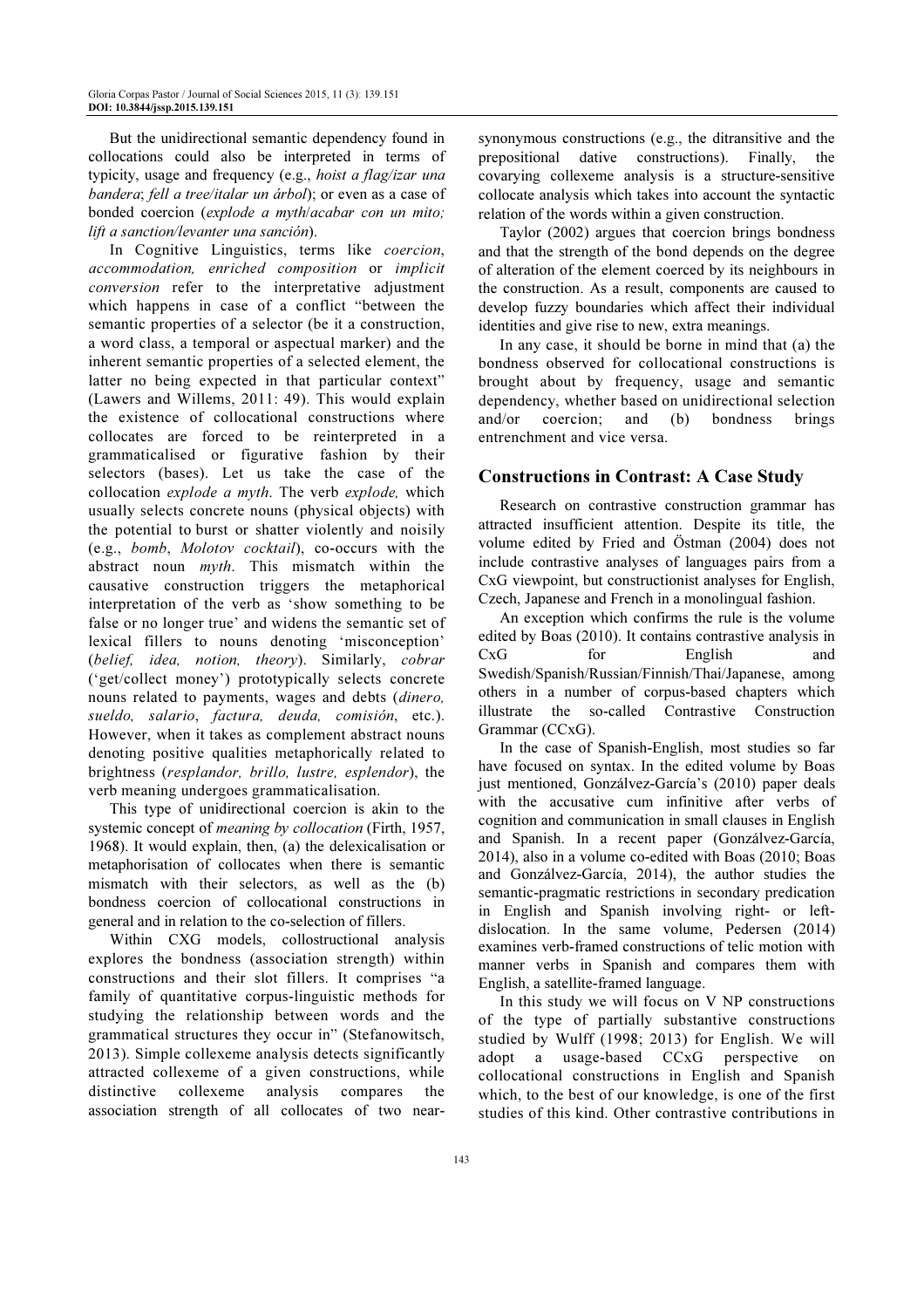the field of phraseology can be found in this special issue of the Journal of Social Sciences.

# Choice of Corpora and Domains

In order to illustrate our approach, we will concentrate on V NP collocational constructions with slots fillers of the medical domain. This is a particularly interesting field, with terms coexisting in restricted/specialised registers (medical discourse) and in common uses of the language (general discourse). For example, constructs such as remove a cyst and hacer/realizar una radiografía, 'take an X-ray' tend to appear frequently in both general and specialised medical corpora. Unlike domain-specific technical terms (used only by specialists), banalised terms are domain core-terms which are found in both domain-specific genres and in general, mainstream communication.

In this study, it is understood that register "is the set of meanings, the configuration of semantic patterns, that are typically drawn upon under the specific conditions, along with the words and structures that are used in the realization of these meanings" (Halliday, 1978: 23). Therefore, the term *register* refers to language variation according to use and encompasses the context of situation in which the communicative event takes place, as well as the typical linguistic features associated with it and its varying values: field (purpose activity, domain), mode (spoken/written, genre) and tenor (social role, participant's interaction).

Our assumption is that V NP constructions with terms from the health domain as slot fillers will show some substantial differences depending on whether they are used in specialised medical discourse or in a context of general communication. If this is the case, V NP constructions could be considered register-specific. This is in line with Kerz and Wiechmann's (2015) postulates. After identifying patterns of adverbial clause constructions in academic and journalist registers, the authors argue that constructions have register-specific entrenchment values.

The register-specificity of V NP constructions could also accommodate a traditional claim within the systemic tradition on collocation. In fact, the term collocation was initially introduced by Firth (1957; 1968) to mean (a) a mode of semantic analysis or 'meaning by collocation' (cf. examples above) and (b) a stylistic means to characterise restricted languages and levels of formality, as illustrated by take away parental rights (general language, neutral) versus terminate parental rights (specialised legal English, formal); or poner una multa (general language, neutral) versus imponer una multa (specialised legal/administrative Spanish, formal) and *cascara una multa* (general language, informal), which all mean 'to give someone

a fine' in a cline of formality and specialisation (See also relevant research on lexical bundlesas a means to characterise registers and language varieties (cf. Biber, 1995; Biber and Conrad, 1999; Cortes, 2004; Connor and Upton, 2004; Hyland, 2008; Chen and Baker, 2010, etc.). Lexical bundles are continuous sequences of two or more words (e.g., on the other hand, can I have a, in the case of the) which are retrieved from corpora according to a specified frequency threshold, regardless of their meanings and their structural status).

Space restrictions prevent us from providing a detailed account of all V NP constructions of the medical domain in Spanish and English. Therefore a small set of collocational constructs have been selected for this case study. They are licensed by a V NP construction whose noun slot fillers convey the concept of 'ailment' in both languages: *disease*  $\approx$  *enfermedad*. This choice is justified because both lexical items have a high frequency of occurrence in both general and specialised corpora. In addition, they provide a convenient tertium comparationis for the analysis, given that they primafacie translation equivalents.

The following corpora were used for the analysis presented in this study:

BNC-BYU-the web-version of the 100 million word British National Corpus (1970s-1993) (Davies 2004-) (http://corpus.byu.edu/bnc/.).

CORPES XXI-the Reference Corpus of  $21<sup>st</sup>$  Century Spanish (RAE), a pan-Spanish general corpus of over 170 million words (1975-2014) (http://web.frl.es/CORPES/view/inicioExterno.view. It contains the Reference Corpus of Contemporary Spanish (CREA, http://corpus.rae.es/creanet.html) and updates. The current beta version (0.7) allows more flexible access to the data (lemmatisation, morphological disambiguation, collocations, statistics), although the system is still rather unstable and slow in terms of processing. Another drawback is that the corpus is under construction, which means that results may vary significantly according to the access date. The CORPES is expected to reach over 500 million words in 2018) from which the European or Castilian subcorpus has been selected (30% of all documents).

TELLME-the TELL-ME Medical Corpus (English, Spanish and German), a trilingual comparable corpus of over 20 million words of medical discourse, from which the Spanish and English subcorpora have been selected (TELLME\_ES and TELLME\_EN). A detailed description of the corpus can be found in Gutiérrez Florido et al. (2013).

Occurrences have been retrieved using AntConc (v. 3.4.3.) and manually checked, whereas the general, reference corpora have been analysed by means of their own in-built corpus management and retrieval systems.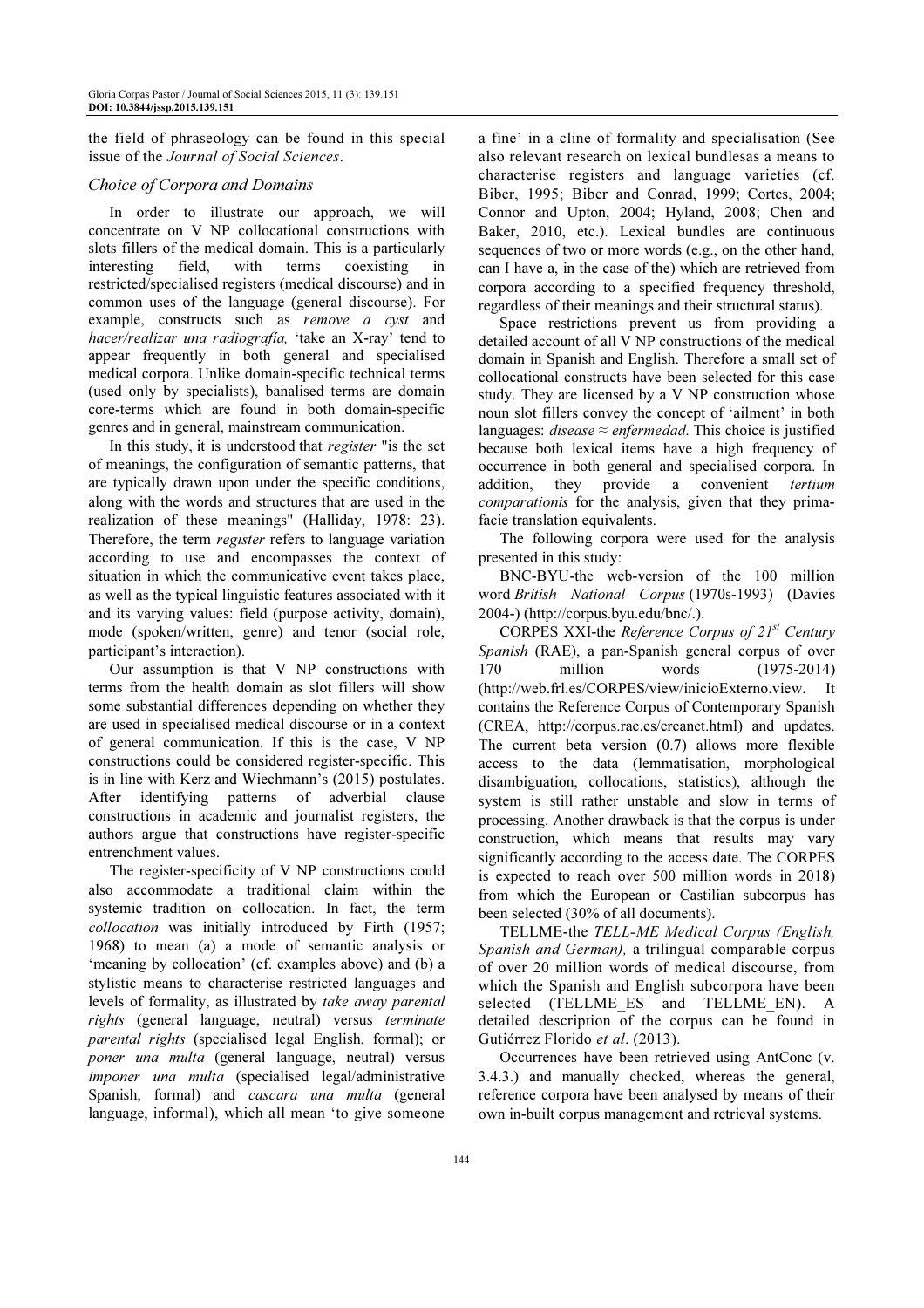Our approach involves intra- and interlinguistic analysis. The intralinguistic analysis is actually a twostep process involving an initial study of collocational constructions licensed for the selected slot fillers in mainstream discourse, which is followed by a comparison of the results obtained in the specialised medical corpus. The interlinguistic analysis compares the former collocational constructions across languages.

## Verbal Slot Fillers for V NP Constructions with Disease in English

Within the BNC-BYU corpus, the V NP collocational constructions with *disease* (V NP<sub>\_disease</sub>) exhibit a wide range of verbal slot fillers, e.g. contract DET disease, have DET disease, catch DET disease, cause DET disease, develop DET disease, etc. Table 1 lists all verbal slot fillers for V  $NP_{\_disease}$  in the BNC-BYC corpus, with their frequencies (in their word forms or types) in parenthesis. The Constructional Restriction Rate (CRR) of the verbal slot fillers in a particular construction can be calculated by dividing the total number of the number of tokens (word forms occurrences) by types (word forms). In the case of V NP collocational constructions with disease in general English, the restriction rate is  $1.88$  (CRR =  $314/167$ ).

In theory DET stands for any kind of determiner, including a zero determiner. But in the case of disease, it only takes the form of definite determiner (the), which shows certain anaphoric preferences (ex. 1) (Examples 1-2 have been extracted from the BNC-BYU corpus). There are no cases with zero or other types of determiners (*a, any, some, one, etc.*), unless the noun takes a premodifier (ex. 2):

(1) "One of these AIDS victims was a haemophiliac who probably contracted the disease through infected blood products."

(2) "Each day they grew in number and I began to get really worried, wondering if, while in Greece, I had caught a contagious disease."

The verbal slot fillers tend to convey the main collocational meanings associated to type 3 collocations, according to Benson et al.  $(1986)$ :  $(I)$ Creation and/or activation, including spreading of the disease (e.g., contract, catch, spread, cause, develop, get, take, carry, trigger, transmit, pass, re-awaken, reproduce, incubate, reveal, etc.); and (II) eradication and/or nullification, including treatment and control (e.g., control, prevent, cure, combat, stop, treat, overcome, eradicate, halt, fight, etc.). Notice the coercion exerted by disease on the construal interpretation of many verbal slot fillers, such as fight, combat, battle, beat, encourage, feed, hide, rescue, etc.

Other frequent verbal collocates have to do with the actual state of being ill or having been diagnosed with a disease, facing or evaluating the condition (have, diagnose, suffer, detect, assess, embrace), among others. (Other frequent constructions, such as VPass constructions (be diagnosed with a disease) or V PP constructions (suffer from a disease, afflicted with a disease) are beyond the scope of this study). Finally, some slot fillers are closely linked with specific contexts, such as AIDs (deserve DET disease) or rehabilitation programs for Parkinson (delay DET disease).

A cursory look at  $V NP$ <sub>disease</sub> in the specialised medical corpus shows a rather different picture. On the one hand, DET usually takes the form of the indefinite determiner  $(a)$ , usually followed by a *that/which*-clause or such as (ex. 3) or else zero determiner in the presence of a premodifier (ex. 4). The indefinitive determiner reveals a preferential cataphoric use of the NP disease in the specialised medical discourse, as a structuring device for topicalisation.

(3) Using PGD to ensure a baby does not carry an altered gene which would guarantee a baby would inherit a disease such as cystic fibrosis, is well-established.

(4) So a lot of women have had Graves' disease 10 years prior to a pregnancy.

Occasionally DET is realised by the definite determiner the or the demonstrative this, as in ex. 5-6, which in fact have been extracted from the public domain part of TELLME\_EN.

(5) People can transmit the disease as long as the bacteria remain in their system.

(6) There was no treatment, no vaccine to prevent contracting this disease; the doctor prescribed injections of vitamin B12.

On the other hand, the range of verbal slot fillers that enter into V NP constructions with disease is much more restricted (33 types): catch DET disease, cause DET disease, contract DET disease, detect DET disease, diagnose DET disease, get DET disease, have DET disease, inherit DET disease and transmit DET disease (see all word types in Table 2), being have ('actual estate of being ill'), develop and cause ('creation/activation') the most frequent collocates. Some slot fillers, like accumulate, aggravate, counter or survey are specific of the specialised medical domain and cannot be found in the general corpus. In addition, V PP constructions (e.g., die from a disease, linked with a disease) tend to appear in the TELLME corpus as well.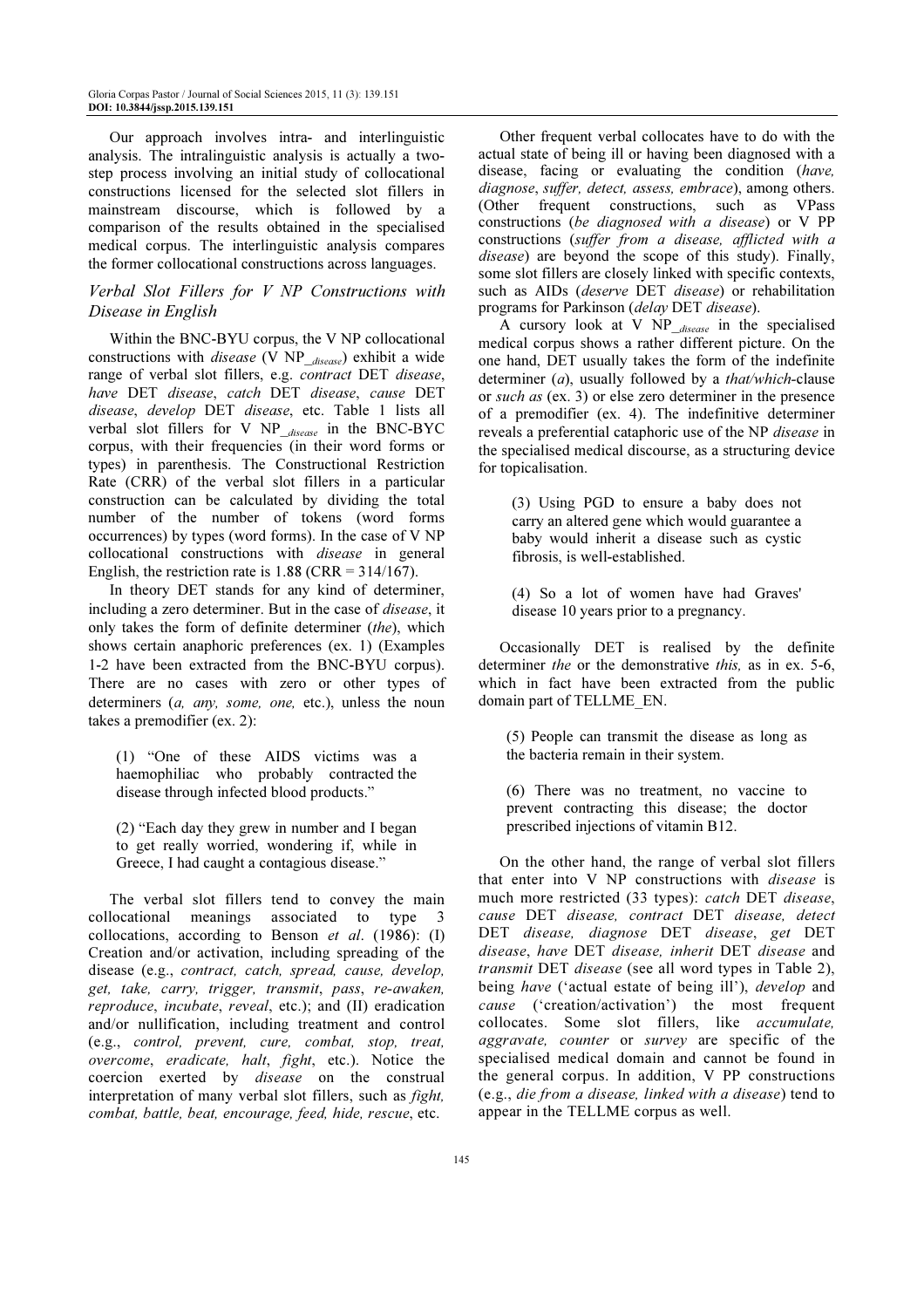#### Table 1. Verbal slot fillers (BNC-BYU)

contract (22), have (19), cause (12), catch (13), develop (10), control (8), diagnose (6), prevent (6), spread (6), carry (5), cure (7), pass (4), fight (4), treat (4), stop (3), transmit (3), combat (2), assess (2), confront (2), detect (2), eradicate (2), get (2), halt (2), identify (2), investigate (2), suffer (2), overcome (2), precipitate (2), reproduce (2), slow (2), trigger (2), understand (2), accept (1), acquire  $(1)$ , battle  $(1)$ , beat  $(1)$ , check  $(1)$ , counteract  $(1)$ , confirm  $(1)$ , contain  $(1)$ , define  $(1)$ , deserve  $(1)$ , determine  $(1)$ , delay  $(1)$ , embrace (1), encourage (1), evaluate (1), experience (1), fear (1), feed (1), hide (1), ignore (1), incubate (1), initiate (1), initiate (1), introduce  $(1)$ , link  $(1)$ , manifest  $(1)$ , match  $(1)$ , mistake  $(1)$ , modulate  $(1)$ , realise  $(1)$ , re-awaken  $(1)$ , recall  $(1)$ , reduce  $(1)$ , reflect  $(1)$ , reproduce  $(1)$ , rescue  $(1)$ , reveal  $(1)$ , share  $(1)$ , study  $(1)$ , spot  $(1)$ , spot  $(1)$ , surround  $(1)$ , tackle  $(1)$ , watch  $(1)$ , worsen  $(1)$ 

#### Table 2. Verbal slot fillers (TELLME\_EN)

have (159), develop (53), cause (34), treat (28), get (20), prevent (20), diagnose (8), contract (7), control (6), detect (6), reduce (6), transmit (6), spread (5), cure (5), worsen (5), aggravate (4), carry (4), identify (4), catch (2), confirm (2), fight (2), incubate (2), inherit (2), manifest (2), study (2), contain (1), counter (1), determine (1), eradicate (1), initiate (1), pass (1), survey (1), tackle (1)

The constructional restriction rate of the verbal slot fillers in the specialised corpus is much higher than in the case of general English:  $12.24$  (CRR =  $404/33$ ). This comes to show that the range of eligible verbal slot fillers in the specialised medical corpus is more restricted and shows less variation to express similar construal meanings (activation, eradication, experiencing the condition, etc.). Therefore, the bond between the noun and the verbal slot fillers licensed by the V NP <sub>disease</sub> in specialised medical discourse is stronger. On the other hand, the coercion exerted by the noun is milder in this case, since there is a lower number of verbs whose primary meaning needs to be reinterpreted, as in the case of fight or incubate.

Interestingly enough, while other general verbal slot fillers (e.g., trigger, reflect, overcome, etc.) do not enter into V NP constructions with the lexical item disease, they do so with its cohyponyms: Trigger sinusitis, reflect the disease mechanism, overcome spinal cord paralysis, etc. Some of the general verbal slots also enter with disease and its cohyponyms in other types of constructions, such as nominalisations (e.g., assessment of disease) or attributive constructions with participial adjectives (e.g., a slowly progressing disease, defined genetic diseases).

Specialised verbal slot fillers like aggravate, specific to the medical corpus, do not enter in constructions with disease in the BNC-BYU, but with partial synomyms (condition, injury, damage, illness). Similarly, synonymous verbal slot fillers behave differently: counter appears to be restricted to specialised medical English, whereas counteract tends to appear in the general corpus instead.

However, the main differences do not affect so much the actual list of lexical fillers, but rather (a) their position in the frequency rank, (b) their percentage of lexical filledness and (c) their individual productivity rate (Table 1 and 2). The Lexical Filledness Rate (LFR) refers to the probability of co-occurrence of a particular slot filler within a given construction. It is calculated by means of crossmultiplication: individual number of tokens multiplied by 100 and divided by total number of tokens for the slot filler in a given construction. The Individual Productivity Rate (IPR) is calculated by dividing the number of tokens of a given slot filler by the number of total tokens for a particular slot within a given construction. LFR and IPR are inversely proportional: the higher the LFR, the lower the IPR and vice versa.

For instance, contract is ranked 1 in BNC-BYU, with an IPR of 14.27 (IPR = 314/22) and a LFR of 7 (LFR =  $[22\times100]/314$ ). In TELLME EN it appears in the 8<sup>th</sup> position of the rank, with an IPR of  $57.71$  (IPR =  $404/7$ ) and a LFR of 17.32. On the other hand, while tackle is ranked 33 in the medical corpus and 12 in the general corpus, the corresponding rates do not vary that much: IPR 314 (IPR) and  $0.31$  (LFR) in BNC-BYU and IPR = 404 (IPR) and 0.24 (LFR) in the medical corpus.

## Verbal Slot Fillers for V NP Constructions with Enfermedad in Spanish

The CORPES XXI is composed of a European or Castilian subcorpus (30%) and an American subcorpus (70%). The Castilian subcorpus contains approximately 51 million words (half the size of the BNC-BYU corpus). However, the range of verbal slot fillers for V NP\_enfermedad is proportionally smaller: 30 Spanish types versus 167 in English (almost 5 times less).

For the purpose of this study, only transitive constructions have been taken into account within a collocational window span of 3. Other constructions (e.g., ditransitive, causative, passive, etc.) exhibiting the same collocational patterns and intransitive uses (e.g., riesgo de + V NP\_enfermedad), verbs which can have transitive and intransitive uses are *adquirir(se)*, agravar(se), contagiar(se), contraer(se), desarrollar(se), extender(se), propagar(se), or transmitir(se), among others. Other frequent constructions which convey 'tendency to', 'predisposition to' are susceptible de/propenso a/capaz  $de/predisposición a + V NP_{enfermedad}$ .

The most frequent Spanish general V NP collocational constructs are prevenir DET enfermedad, curar DET enfermedad, sufrir DET enfermedad, padecer DET enfermedad, diagnosticar DET enfermedad, transmitir DET enfermedad, detectar DET enfermedad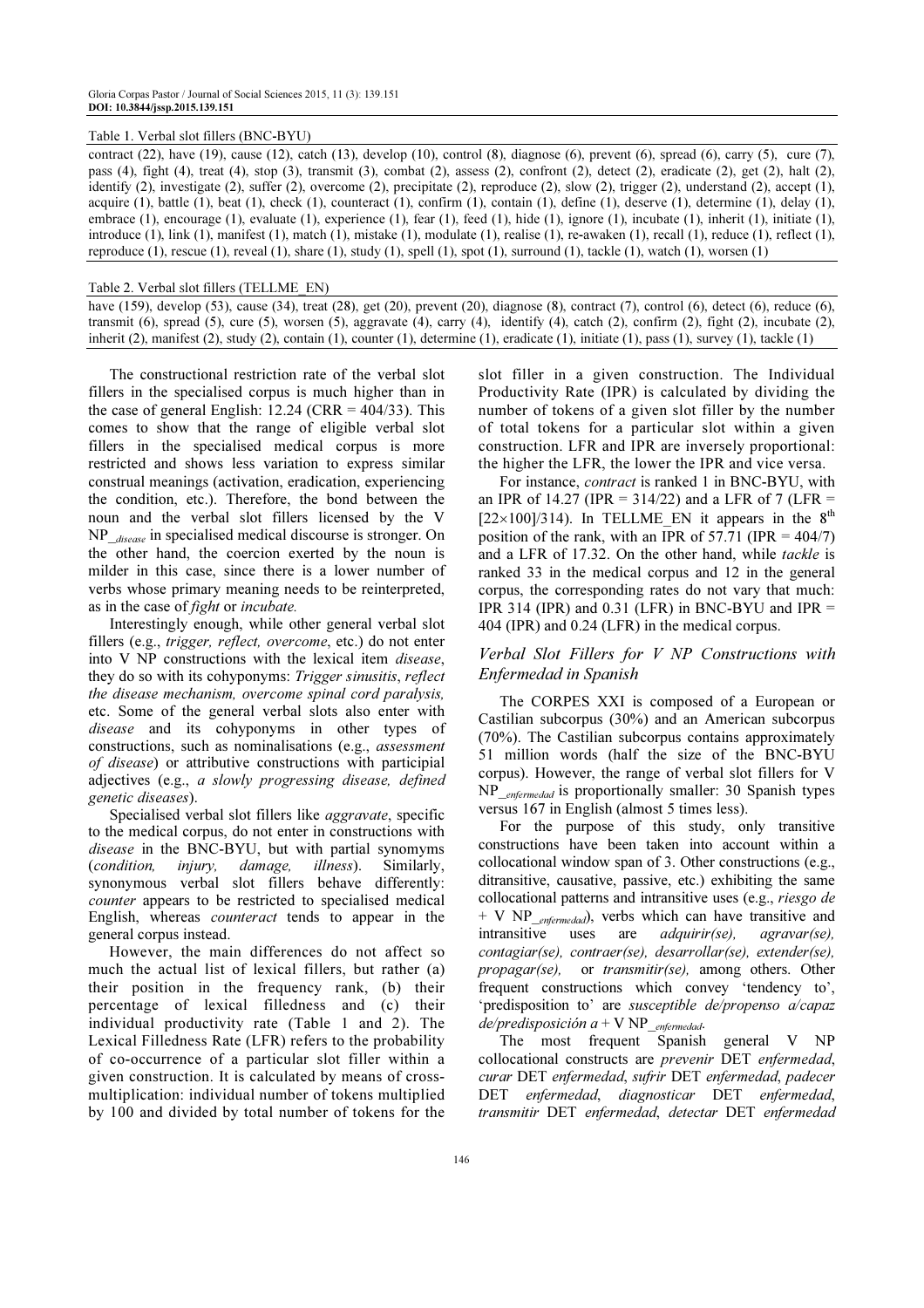and evitar DET enfermedad. Their raw frequencies are all above 30 (Table 3). The constructional restriction rate of the verbal slot fillers for V NP  $_{enfermedad}$  in CORPES XXI is  $26.28$  (CRR =  $841/32$ ).

Most verbal slot fillers in V NP\_enfermedad convey the main two construal meanings associated with this construction: activation (contraer, transmitir, contagiar, etc.) and eradication (curar, superar, erradicar, etc), as well as other typical meanings related to the detection and treatment of the illness and individual ways to face the situation (diagnosticar, afrontar, manifestar, etc.). Some lexical fillers exhibit specialised, metaphorical senses as a result of the coercion exerted by the noun on their construal interpretation. For example, combatir (combat) and ahuyentar (frighten away) in their primary senses usually take animated, living beings as complements; however, their construal meanings have been coerced by the noun (conceived metaphorically as an enemy) into metaphorical and figurative interpretations ('fight against this enemy and keep it at bay').

 Other verbs listed in the Spanish combinatorial dictionary REDES (Bosque, 2004) as typical verbal collocates for enfermedad do not actually appear as slot fillers of the V NP $_{\_{{\text{enfermedad}}}$  construction. This applies to incubar, arrastrar, combatir, bregar, lidiar, pillar, mitigar, contrarrestar, coger, etc. However, they tend to collocate with sets of hyponyms (ex. 7-8), similarly to the phenomenon also observed in the BNC-BYU corpus:

(7) combatir + la pérdida de densidad ósea/el estrés/ el VIH/la depresión

(8) pillar + una hepatitis/una neumonía/una pulmonía/un resfriado/un catarro/lumbago

Finally, some of the verbal slot fillers appear to exert influence also on the DET and/or show preferences as to the grammatical number of the noun within the construction. For instance, padecer and, to lesser extent, contraer tend to select zero determiner and/or plural noun ("padecerenfermedades"); aliviar usually selects the  $3<sup>rd</sup>$  person possessive adjective su; agravar shows a tendency to select the noun in plural, while others, like curar, appear to be quite unrestrictive as to the number of the noun and the DET selected: zero; indefinite, definitive, demonstrative and possessive determinants in singular (la, esta, aquella, cierta, una, su, etc.) and plural (muchas, diversas, las, unas, tus, todas, tantas, etc.).

In the case of specialised medical Spanish, the list of slot fillers decreases to 25 types and 547 tokens in the TELLME\_EN corpus, which results in a slightly reduced CRR (21.88). The most frequent constructions in the corpus are padecer DET enfermedad, sufrir DET enfermedad, tener DET enfermedad, desarrollar DET enfermedad, prevenir DET enfermedad and presenter DET enfermedad (over 20 co-occurrences, see Table 4).

A substantial number of occurrences in the corpus realise DET as a zero determiner before the noun in plural, or else as definite or demonstrative determiner of the noun in singular or plural.

Again, the main types of construal meanings can be observed: activation (e.g., adquirir), eradication (e.g., atajar), detection and treatment (e.g., diagnosticar), etc. Coercion is much less widespread in specialised medical Spanish, although it is present in atajar ('take a shortcut', 'reach a person or animal by taking a shortcut'), whose construal meaning is closer to the 'eradicate' group.

There are verbal slot fillers for V NP  $_{enfermedad}$  which only appear in the general corpus, not in the specialised medical corpus (ahuyentar, combatir, contagiar, declarar, extender, pegar, propagar, vencer). Some of them (contagiar, manifestar, propagar) do appear in TELLME\_ES inside other types of constructions (usually nominalisations) with the same collocational pattern (ex. 9). In addition, some verbal slot fillers are mainly restricted to specialised medical domains, such as gestionar and esconder (ex. 10).

(9) Apareció hace ya 20 años en el mercado, es más seguro que el masculino para proteger del contagio de enfermedades de transmisión sexual y su fiabilidad contra el embarazo iguala la del condón tradicional.

(10) De acuerdo a la visión de los especialistas consultados, los gases son un mero trastorno y no tienen por qué esconder una enfermedad.

A cursory look at the actual lists of verbal slot fillers for V NP<sub>\_enfermedad</sub> in both corpora show differences as regards the selection of slot fillers, their number of types and tokens, their relative positions in both frequency ranks and their percentage of lexical filledness. For instance, prevenir is ranked 1 in CORPES XXI, with an IPR of 8.08 (IPR = 841/104) and a LFR of 12.36 (LFR =  $[104 \times 100]/841$ ; whereas it appears no. 5 in the specialised medical corpus, with an IPR of 23.78 (IPR = 547/23) and a LFR of 4.22. In the same vein, padecer, which is the top verb in the specialised medical corpus  $(IPR = 2.49; LFR = 40.03)$ , is ranked 5 in the general corpus (IPR = 13.34; LFR = 7.49). A similar mismatch can be seen as regards curar, diagnosticar or transmitir, among many others.

It is worth noting that V NP medical constructions of the type just analysed do not only differ interlinguistically (an evidence of their registerspecificity), but also from a contrastive, intralinguistic perspective. Let us illustrate our point in relation to the construal meaning 'eradication' and its verbal realisations in the general and specialised corpora.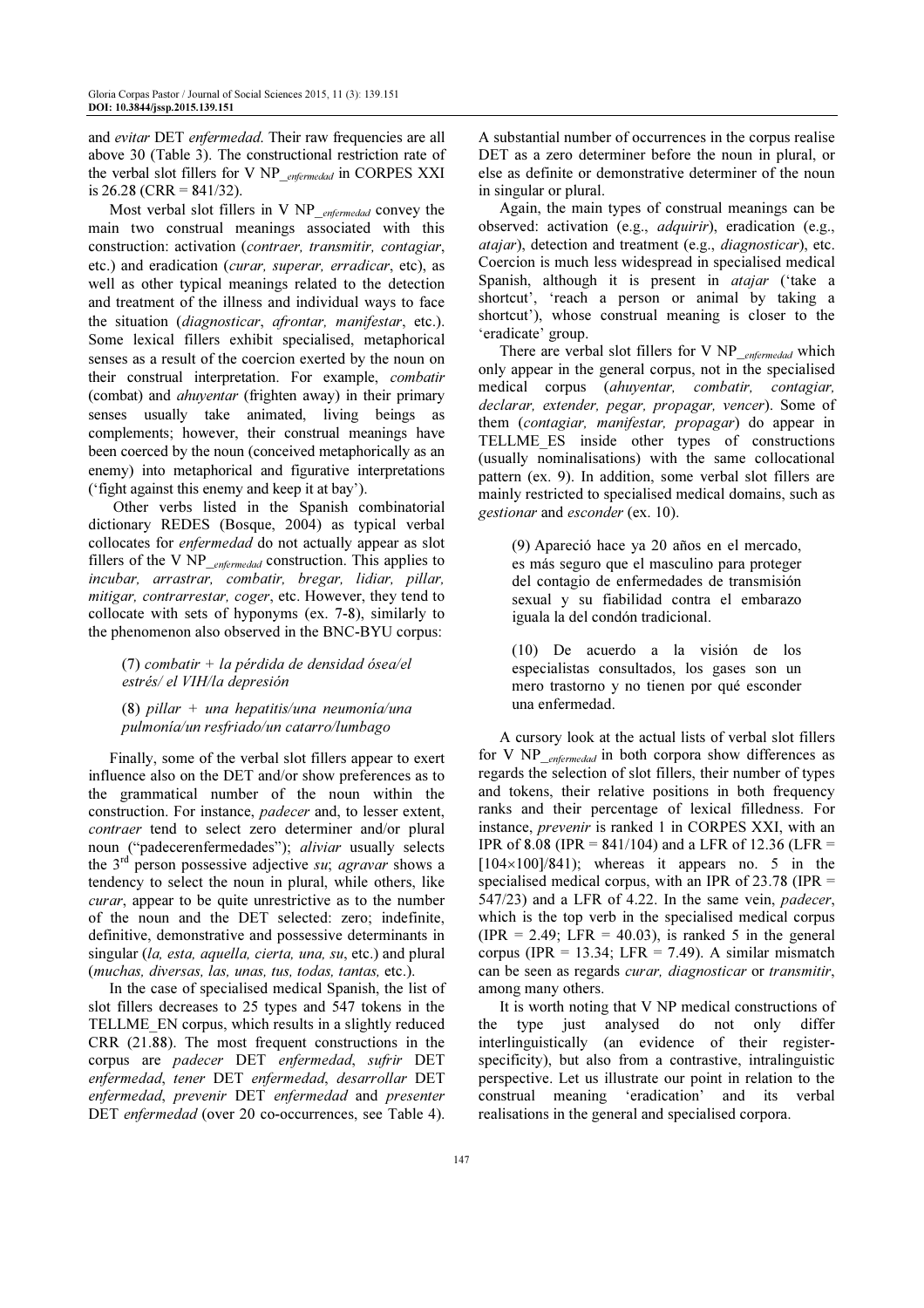## Table 3. Verbal slot fillers (CORPES XXI)

prevenir (104), curar (100), contraer (84), sufrir (65), padecer (63), diagnosticar (55), transmitir (50), detectar (40), evitar (33), causar (29), tener (25), superar (24), desarrollar (22), presentar (22), producir (21), combatir (16), agravar (15), contagiar (12), erradicar (12), aliviar (9), estudiar (8), propagar (7), originar (6), vencer (4), atajar (3), declarar (3), pegar (3), adquirir (2), afrontar (1), ahuyentar (1), extender (1), manifestar (1)

#### Table 4. Verbal slot fillers (TELLME\_ES)

padecer (219), sufrir (76), tener (58), desarrollar (48), prevenir (23), presentar (22), contraer (15), detectar (15), superar (15), evitar (8), curar (7), causar (7), adquirir (5), agravar (5), producir (5), estudiar (4), diagnosticar (3), transmitir (2), erradicar (2), gestionar (2), originar (2), afrontar (1), aliviar (1), atajar (1), esconder (1)

| V $NP$ _disease |                  | $\mathrm{V} \; \mathrm{NP}_{\_ \textit{enfermedad}}$ |                  |
|-----------------|------------------|------------------------------------------------------|------------------|
| <b>BNC-BYU</b>  | <b>TELLME EN</b> | <b>CORPES XXI</b>                                    | <b>TELLME ES</b> |
| beat            | control          | curar                                                | aliviar          |
| battle          | cure             | ahuyentar                                            | atajar           |
| check           | counter          | aliviar                                              | erradicar        |
| combat          | eradicate        | atajar                                               | superar          |
| confront        | reduce           | combatir                                             |                  |
| contain         |                  | erradicar                                            |                  |
| control         |                  | evitar                                               |                  |
| counteract      |                  | superar                                              |                  |
| cure            |                  | vencer                                               |                  |
| eradicate       |                  |                                                      |                  |
| fight           |                  |                                                      |                  |
| halt            |                  |                                                      |                  |
| overcome        |                  |                                                      |                  |
| modulate        |                  |                                                      |                  |
| reduce          |                  |                                                      |                  |
| slow            |                  |                                                      |                  |
| stop            |                  |                                                      |                  |

The trends observed in Table 5 are quite representative of the entire list of verbal slot fillers in both languages. The greatest difference can be seen in the list of plausible verbs, which is most restricted in the case of specialised medical Spanish, followed by medical specialised English. The V NP\_enfermedad exhibits a noticeably different list of verbal slot fillers in both general and specialised medical Spanish. However, both varieties do not vary as much as their English counterparts for the V NP\_disease. These results are compatible with the Constructional Restriction Rate (CRR) found in general English versus specialised medical English: 1.88/12.24; and in general Spanish versus specialised medical Spanish: 26.28/21.88. The CRR marks the stylistic distance within a language and between languages: medical Spanish is closer to general Spanish, than general English to medical English. The difference in the first case is 10.36, but only 4.4 for Spanish.

Regarding the individual slot fillers, some primafacie equivalents (*cure*  $\approx$  *curar*) may appear in the general corpus, but not in the specialised one (e.g., curar does not appear in the TELLME\_ES corpus). In any case, even when they were present in the two corpora for both languages, they would still vary as to their ranking, their percentage of Lexical Filledness (LFR) and their Individual Productivity Rate (IPR) and possibly their pragmatic features (implicatures, negative/positive evaluation, etc.).

One final remarkable difference affects the presence of V NP and NP collocational constructions with the slot filer disease and enfermedad. In the case of English, the BNY-BYU corpus appears to contain a greater proportion of V NP constructions, whereas the TELLME\_EN corpus appears to favour nominalisation, with a clear predominance of NP constructions (artery/arterial disease, a sexually transmitted disease, non-alcoholic fatty liver disease) over V NP constructions. This suggests a tendency towards nominalisation in specialised medical discourse, which is not so evident in the case of Spanish. While this observation needs to be tested using further quantitative research, it could nevertheless be incorporated in a vector of features for establishing the degree of specialisation and formality within medical genres and across languages.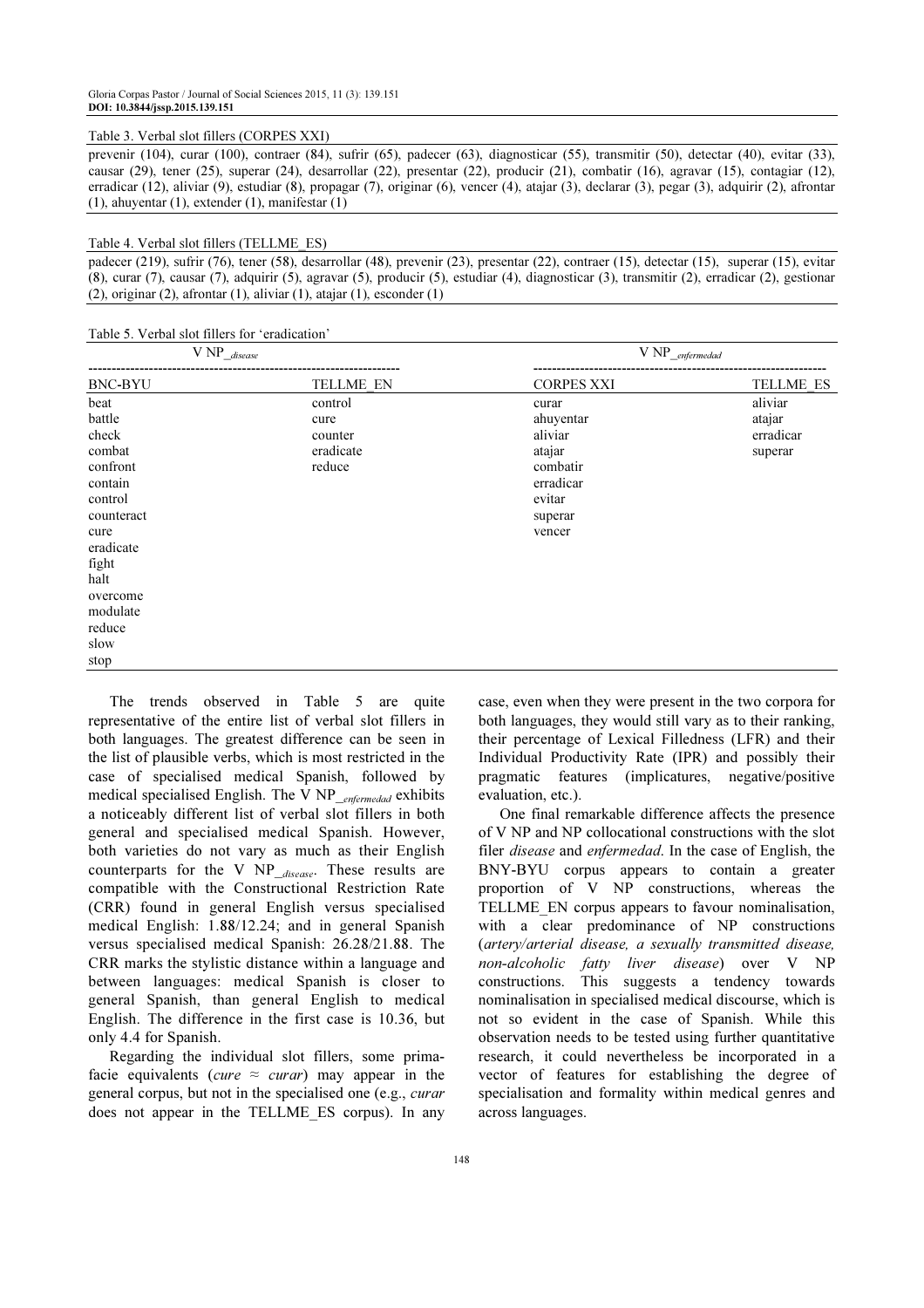## Conclusion

Collocations constitute a type of partially specified constructions that are semantically predictable but formally unpredictable (i.e., collocational constructions). They involve one or more flexible slots which exhibit preferences for a certain restricted semantic set of lexical items, along a cline of complexity and schematicity.

Usage promotes collocational entrenchment and the acquisition of the actual constraints affecting slot lexical filledness. Slots fillers in collocational constructions play a very important semantic and bonding role. They interact with the construction as a whole, but probably also among themselves. The constructs licensed by a particular collocational construction will depend on various types of semantic dependency and bonded coercion, as well as on generalisations based on repeated exposure to those constructs.

Collocational constructions are register-specific, as suggested by the case study presented in this paper on V NP constructions in the medical domain. The V NP\_disease and V NP\_enfermedad constructions exhibit relevant differences per type of corpus and language. Our findings will be especially relevant as most CxG research has focused on the monolingual description of constructions (mainly English), while very little work has been conducted across languages.

So far, collostructional analysis has explored the association strength within constructions and their slot fillers (cf. also syntax-based collocation extraction). However, no attention has been paid to the degree of internal restriction observed within the construction as a whole and the verbal slot fillers licensed by the construction across languages and registers.

A number of parameters have been suggested in this study to complement present-day collostructional analyses along the lines mentioned. The Constructional Restriction Rate (CRR) measures the intrinsic bondness of a given construction across different registers and genres. For instance, the V  $NP$ <sub>*disease* construction in the</sub> specialised medical corpus has a CRR of 12.24, as opposed to a CRR of 1.88 in the general corpus. This means that the range of eligible slot fillers in the English medical corpus is more restricted and exhibits less variation for the expression of the same construal meanings. By contrast, the Spanish equivalent construction V NP<sub>\_enfermedad</sub> shows less distance among registers (only a 4.4 difference).

As to the individual relationships among lexical items that realise a particular slot within the same construction, the following parameters have been put forward for each lexical item within a given construction: (a) their position in the frequency ranks of different corpora, (b) their Lexical Filledness Rate (LFR) or co-occurrence

probability and (c) their Individual Productivity Rate (IPR), which equates low values with high productivity and vice versa. Those parameters can be applied to perform intralinguistic analyses (for example, of a slot filler or sets of synonymous slot fillers across registers or genres) and interlinguistic analyses (for example, of equivalents slots fillers across languages and/or registers). The results could shed light on typological and variational aspects of languages.

The results presented in this study have a very narrow scope. It would be interesting to extend the analysis to more V NP constructs within the 'ailment' domain, such as synonymous constructions (e.g., V NP  $_{disease}$  vs. V NP  $_{illness}$ ), hyperonymous constructions V NP  $_{discase}$  vs. V NP<sub>\_fibromyalgia</sub>), both from a monolingual and a bilingual perspective. Also the degree of complexity could be another interesting line or research (e.g., constructions with simple and complex slot fillers: suffer, battle, etc. Vs. suffer from, nip in the bud or ascribe to), as well as comparing different types of schematic constructions which attract similar lexical items as slot fillers (e.g., passive, ditransitive construction, nominalisation, etc). Again these types of analyses could be performed in a monolingual fashion, within registers and/or across languages.

## Acknowledgement

I would like to thank two anonymous reviewers for their valuable comments and suggestions to improve the paper.

## Funding Information

The research presented in this study has been partially carried out in the framework of research projects Expert (317471-FP7-PEOPLE-2012-ITN), Tradicor (PIE 13-054) and Inteliterm (FFI2012-38881).

## Ethics

This article is original and contains unpublished material. The author confirms that the manuscript has been read and approved and no ethical issues are involved.

#### References

- Altenberg, B., 1988. On the Phraseology of Spoken English: The Evidence of Recurrent Word-Combinations. In: Phraseology: Theory, Analysis and Applications, Anthony, P.C. (Ed.), Oxford University Press, Oxford, pp: 101-122.
- Bartsch, S., 2004. Structural and functional properties of collocations in English: A corpus study of lexical and pragmatic constraints on lexical co-occurrence. Narr, Tübingen.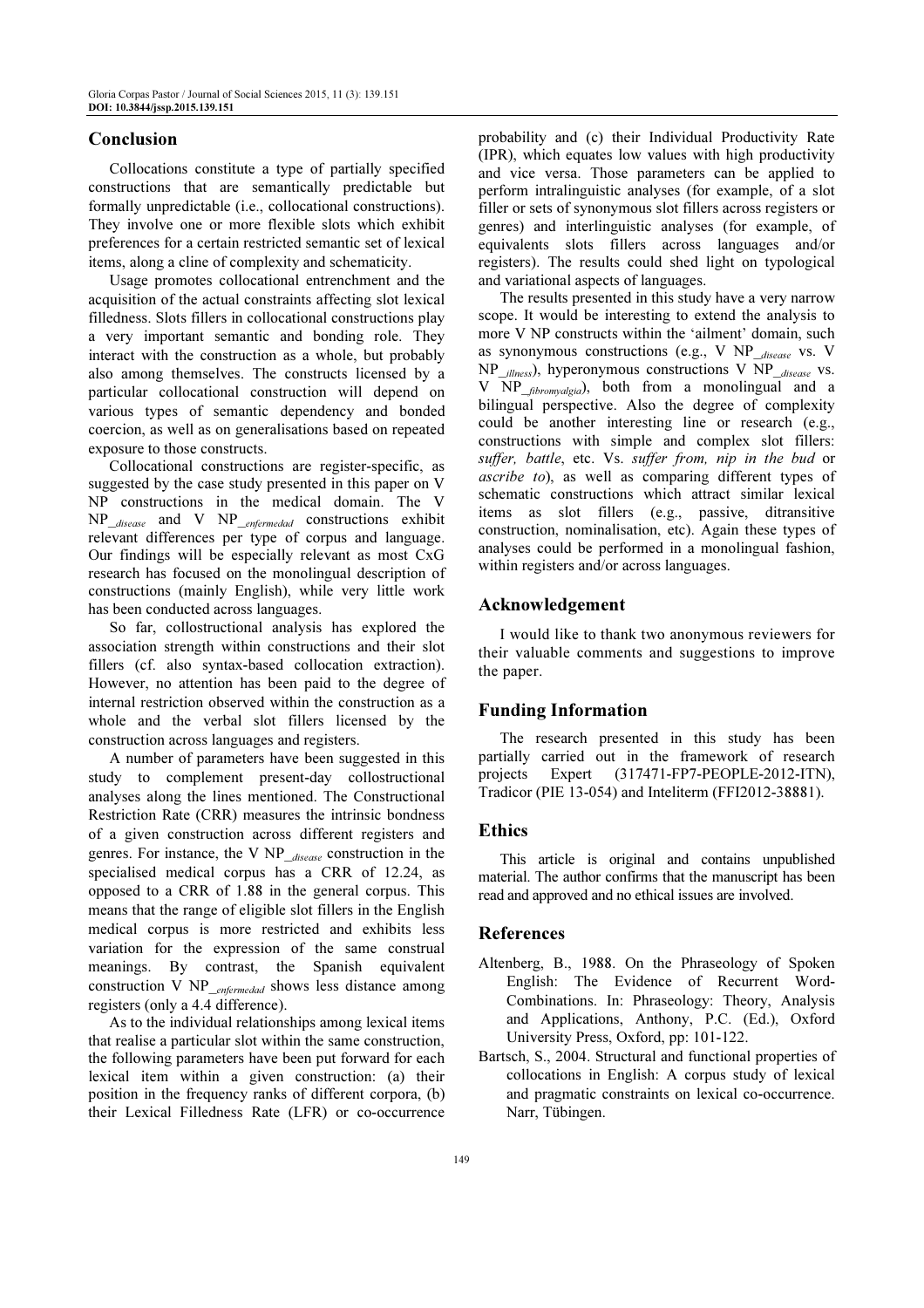- Benson, M., 1989. The structure of the collocational dictionary. Int. J. Lexicography, 2: 1-3. DOI: 10.1093/ijl/2.1.1
- Benson, M., E. Benson and R. Ilson, 1986. The BBI Combinatory Dictionary of English: A Guide to Word Combinations. 1st Edn., John Benjamins, Amsterdam, ISBN-10: 9027220379, pp: 286.
- Biber, D., 1995. Dimensions of Register Variation: A Cross-Linguistic Comparison. 1st Edn., Cambridge University Press, Cambridge, ISBN-10: 0521473314, pp: 428.
- Biber, D. and S. Conrad, 1999. Lexical Bundles in Speech and Writing: An Initial Taxonomy. In: Corpus Linguistics by the Lune: A Festschrift for Geoffrey Leech, Wilson, A., P. Rayson and T. McEnery (Eds.), Peter Lang, Frankfurt, pp: 71-92.
- Boas, H.C., 2010. Contrastive Studies in Construction Grammar. 1st Edn., John Benjamins Publishing, Amsterdam, ISBN-10: 9027204322, pp: 244.
- Boas, H.C. and F. Gonzálvez-García, 2014. Romance Perspectives on Construction Grammar. 1st Edn., John Benjamins Publishing Company, ISBN-10: 9027204373, pp: 326.
- Bosque, I., 2004. Redes: Diccionario Combinatorio del Español Contemporáneo. 2nd Edn., Ediciones SM, Madrid, ISBN-10: 8467502762, pp: 1839.
- Chen, Y.H. and P. Baker, 2010. Lexical bundles in L1 and L2 academic writing. Lang. Learn. Technol., 14: 30-49.
- Connor, U. and T.A. Upton, 2004. Discourse in the Professions: Perspectives from Corpus Linguistics. 1st Edn., John Benjamins Publishing, Amsterdam, ISBN-10: 9027222878, pp: 333.
- Corpas Pastor, G., 1996. Manual de Fraseología Española. 1st Edn., Gredos, Madrid, ISBN-10: 8424918290, pp: 337.
- Corpas Pastor, G., 2015. Collocations in e-Bilingual Dictionaries: from Underlying Theoretical Assumptions to Practical Lexicography and Translation Issues. In: Collocations and other lexical Combinations in Spanish. Theoretical and Applied Approaches, Torner, S. and E. Berbal (Eds.), Ohio State University Press, Chicago, IL.
- Cortes, V., 2004. Lexical bundles in published and student disciplinary writing: Examples from history and biology. English Specific Purposes, 23: 397-423. DOI: 10.1016/j.esp.2003.12.001
- Croft, W.A., 2001. Radical Construction Grammar: Syntactic Theory in Typological Perspective. 1st Edn., Oxford University Press, Oxford, ISBN-10: 9780198299547, pp: 448.
- Croft, W., 2013. Radical Constuction Grammar. In: The Oxford Handbook of Construction Grammar, Hoffmann, T. and G. Trousdale (Eds.), Oxford University Press, Oxford, pp: 211-232.
- Croft, W.A. and D.A. Cruse, 2004. Cognitive Linguistics. 1st Edn., Cambridge University Press, Cambridge, ISBN-10: 1139445227.
- Davies, M. 2004. BYU-BNC. Based on the British National Corpus from Oxford University Press.
- Fillmore, C.J., 1997. Construction gramar lecture notes.
- Fillmore, C.J., P. Kay and M.C. O'Connor, 1988. Regularity and idiomaticity in grammatical constructions: The case of let alone. Language, 64: 501-38.
- Firth, J.R., 1957. Papers in Linguistics, 1934-1951. 1st Edn., Oxford University Press, London, pp: 233.
- Firth, J.R., 1968. Linguistic Analysis as a Study of Meaning. In: Selected Papers of J. R. Firth 1952-59, Palmer, F.R. (Ed.), Longmans, Londres, pp: 12-26.
- Fried, M. and J.O. Östman, 2004. Construction Grammar in a Cross-Language Perspective. 1st Edn., John Benjamins Publishing, Amsterdam, ISBN-10: 9027218226, pp: 208.
- Goldberg, A.E., 1995. Constructions: A Construction Grammar Approach to Argument Structure. 1st Edn., University of Chicago Press, Chicago, ISBN-13: 9780226300863, pp: 271.
- Goldberg, A.E., 2006. Constructions at Work: The Nature of Generalization in Language. Oxford University Press, New York, ISBN-10: 0199268517, pp: 280.
- Goldberg, A.E., 2013. Constructionist Approaches. In: The Oxford Handbook of Construction Grammar, Hoffmann, T. and G. Trousdale (Eds.), Oxford University Press, Oxford, pp: 15-31.
- Gonzálvez-García's, F., 2010. Contrasting Constructions in English and Spanish: The Influence of Semantic, Pragmatic and Discourse Factors. In: Contrastive Studies in Construction Grammar, Boas, H.C. (Ed.), John Benjamins, Amsterdam/Philadelphia, pp: 43-86.
- Gonzálvez-García, F., 2014. Bringing Together Fragments and Constructions: Evidence from Complementation in English and Spanish. In: Romance Perspectives on Construction Grammar. (Constructional Approaches to Language 15), Boas, H.C. and F. Gonzálvez-García, (Eds.). John Benjamins, Amsterdam/Philadelphia, pp: 181-226.
- Gutiérrez Florido, R., G. Corpas Pastor and M. Seghiri, 2013. Using semi-automatic compiled corpora for medical terminology and vocabulary building in the healthcare domain. Proceedings of the 10th International Conference on Terminology and Artificial Intelligence, (TAI' 13), Université Paris 13, Villetaneuse, France, pp: 14-18.
- Halliday, M.A.K., 1966. Lexis as a Linguistic Level. In: Memory of John Firth, Bazell, C.E., J.C. Catford, M.A.K. Halliday and R.H. Robins (Eds.), Longman, London, pp: 148-162.